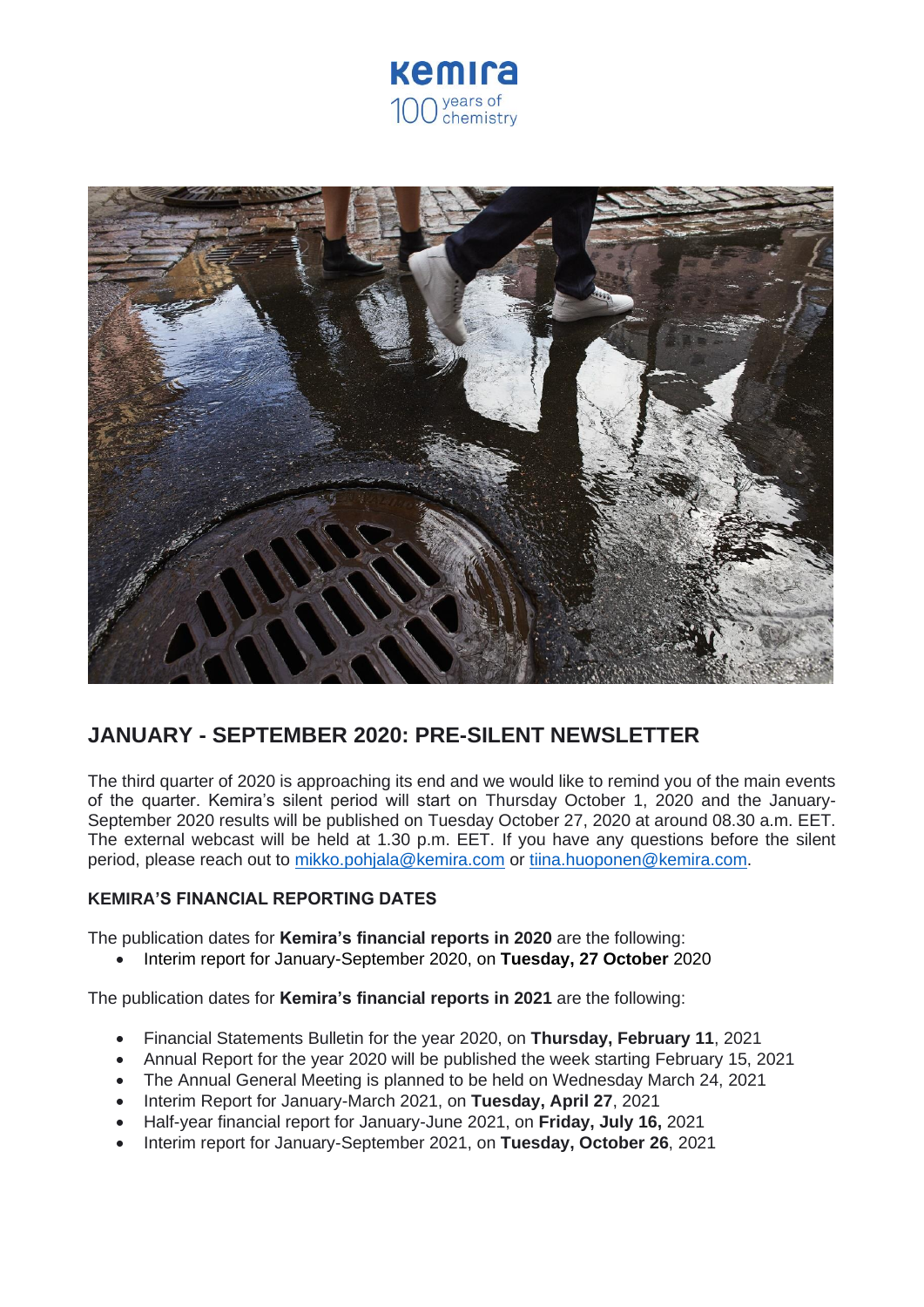

# **ANNOUNCEMENTS DURING Q3 2020**

## **CEOR contract extension with Ithaca Energy**

Kemira [announced a multiyear extension](https://www.kemira.com/company/media/newsroom/releases/kemira-announces-long-term-polymer-supply-agreement-extension-with-ithaca-energy/) to its contract with Ithaca Energy in September. Kemira will supply Ithaca Energy with polymers in order to improve oil extraction performance at Ithaca asset in the North Sea. The extension is a continuation to a contract signed in 2018 and it illustrates the more long-term nature of Chemical Enhanced Oil Recovery.

All releases, including more technical stock exchange releases published during the quarter, are available in Kemira's [newsroom.](https://www.kemira.com/company/media/newsroom/releases/kemira-announces-long-term-polymer-supply-agreement-extension-with-ithaca-energy/)

## **FREQUENTLY ASKED QUESTIONS DURING THE QUARTER**

#### **What is Kemira's currency exposure?**

Currency exposure to Kemira comes via translation exposure. Transaction risk is limited as revenue and costs are typically in the same currency as we mostly produce locally near our customers. Should transaction risks arise, they are mostly hedged. 44% of Kemira's revenue is EUR denominated, largest foreign currency exposure is the USD (35%) and CAD and CNY (both 4% of revenue). The cost distribution is more EUR denominated (49% of costs), followed by USD (32%) and CNY (4%). As a rule of thumb, a 10% in Kemira's main foreign currencies would approximately have a EUR 15 million impact on operative EBITDA on an annualized basis.

#### **How has COVID-19 impacted Kemira and Kemira's end-markets during the quarter?**

The impact on Kemira's operations has continued to be limited and Kemira's operations have been running without major disruptions to manufacturing facilities or logistics network.

As discussed in Kemira's Q2 results call, demand in Pulp & Paper is expected to remain at Q2 2020 level. Demand in pulp, board and tissue is expected to be rather solid with printing and writing to remain weak. In Industry & Water, demand is also expected to remain approximately at Q2 2020 level. On the Oil & Gas side in shale, rig count activity has increased from market lows in the spring, but the timing of a more sustained recovery remains unclear.

There is still uncertainty related to how the COVID-19 will evolve from here. As infection rates have continued to rise, remains to be seen whether governments will impose further strict restriction measures that could impact Kemira's end market demand. The chemical industry and most of Kemira's customer industries were classified as essential industries in many countries and they were exempt from lockdown restrictions in the spring.

#### **When will Kemira's second dividend installment be paid?**

The Annual General Meeting in May authorized the Board of Directors to decide on the dividend payment. The first installment was paid on May 14; no decision regarding the second installment has been done yet. The Board of Directors is expected to discuss the second dividend installment in October and Kemira will announce all decisions with a stock exchange release. The preliminary record date for the second installment is October 29 and preliminary payment date is November 5.

# **INVESTOR ACTIVITIES AND EVENTS DURING Q3 2020**

Kemira held virtual investor roadshows in Helsinki and London during Q3 2020. In addition, Kemira arranged a conference call for sell-side analysts in September.